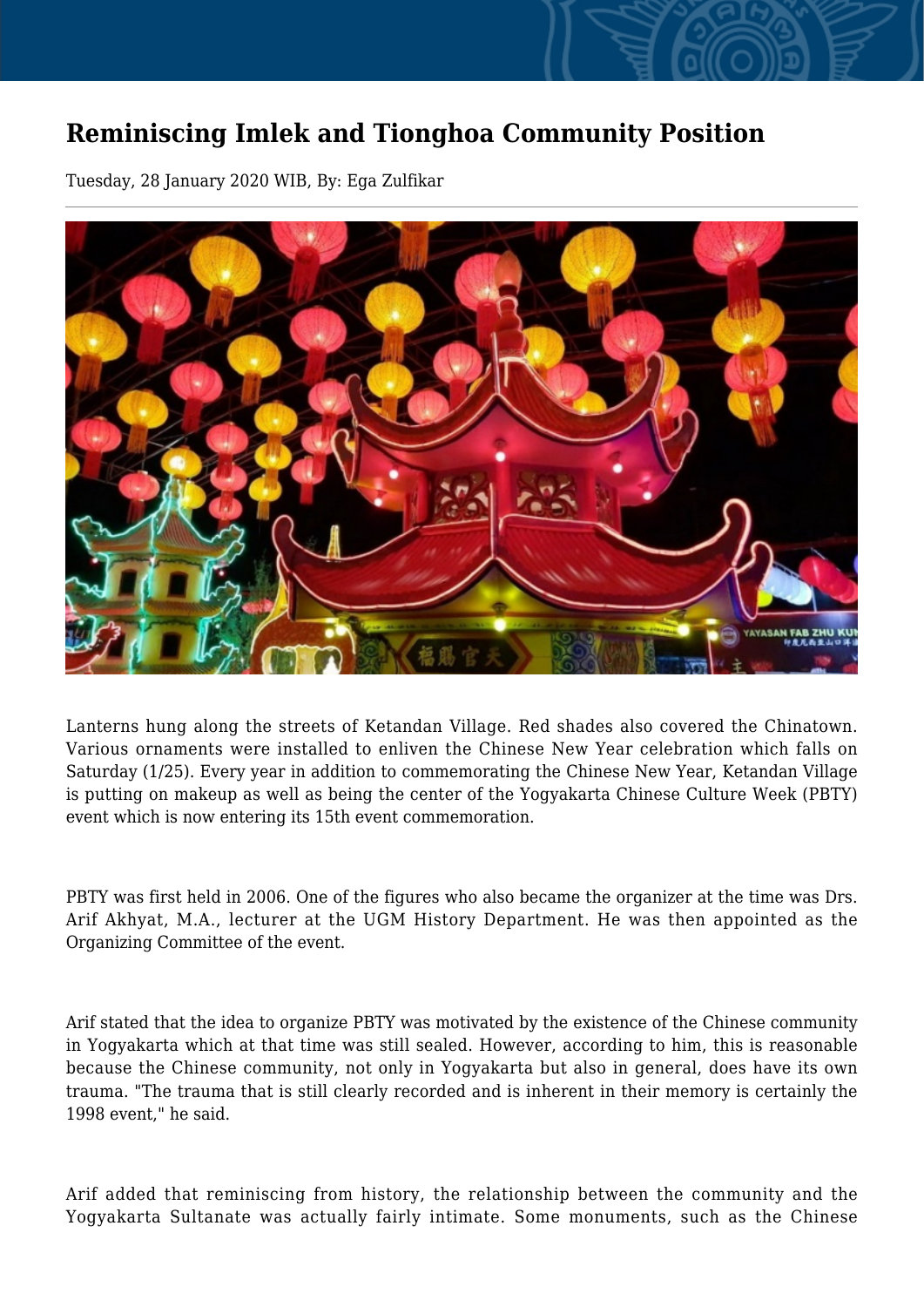

"In the past colonial period, Yogyakarta had experienced a crisis. During this period, it was the Chinese citizens who helped supply the goods. In fact, Bakpia which is a culinary of Jogja is now the result of acculturation of Javanese and Chinese culture," he explained.

According to Arif, the most influential thing on the position of the Chinese community was at the national level especially after the 1965s event. Many of them were associated with the PKI just because their racial home countries were known to adhere to this ideology.

"Finally, at that time as a solution the government suggested that Chinese citizens in Indonesia have a Javanese name," he explained.

Arif explained that it made them to stay away from political practices or just to register as civil servants during the New Orde Era government. "As it was common knowledge at the time, if the Chinese registered civil servants, it would most likely not be accepted," he said.

Finally, a bright spot for Chinese citizens came after Gus Dur served as president. Gus Dur, who is well known for his multicultural views, inaugurated the Chinese New Year as one of the holidays. This holiday was originally only valid for Chinese citizens. And it was only during the Megawati era that it was officially declared a national holiday. According to him, this became an important point for the Chinese community.

"During the new orde era, Chinese New Year was not included in national holidays because it was only considered a cultural celebration. At that time, because they were not recognized nationally, Chinese New Year celebrations were only held in private. "The recognition of the Chinese New Year means that the existence of the Chinese community as part of this country is also recognized," he explained.

Nevertheless, Arif explained that there were fears still followed the Chinese community. Therefore, the idea of PBTY is to erase those fears and encourage them to become an inclusive community." With PBTY, we explained to the Chinese citizens in Ketandan at that time that they no longer needed to be afraid to express their culture," he explained.

Finally, Arif explained that the term 'Chinese' itself came from the reflection of their community after going through a series of events earlier. "They want us to call them as 'Chinese' instead of Cina because the term shows that they are still the part of this country. Chinese is shown to those